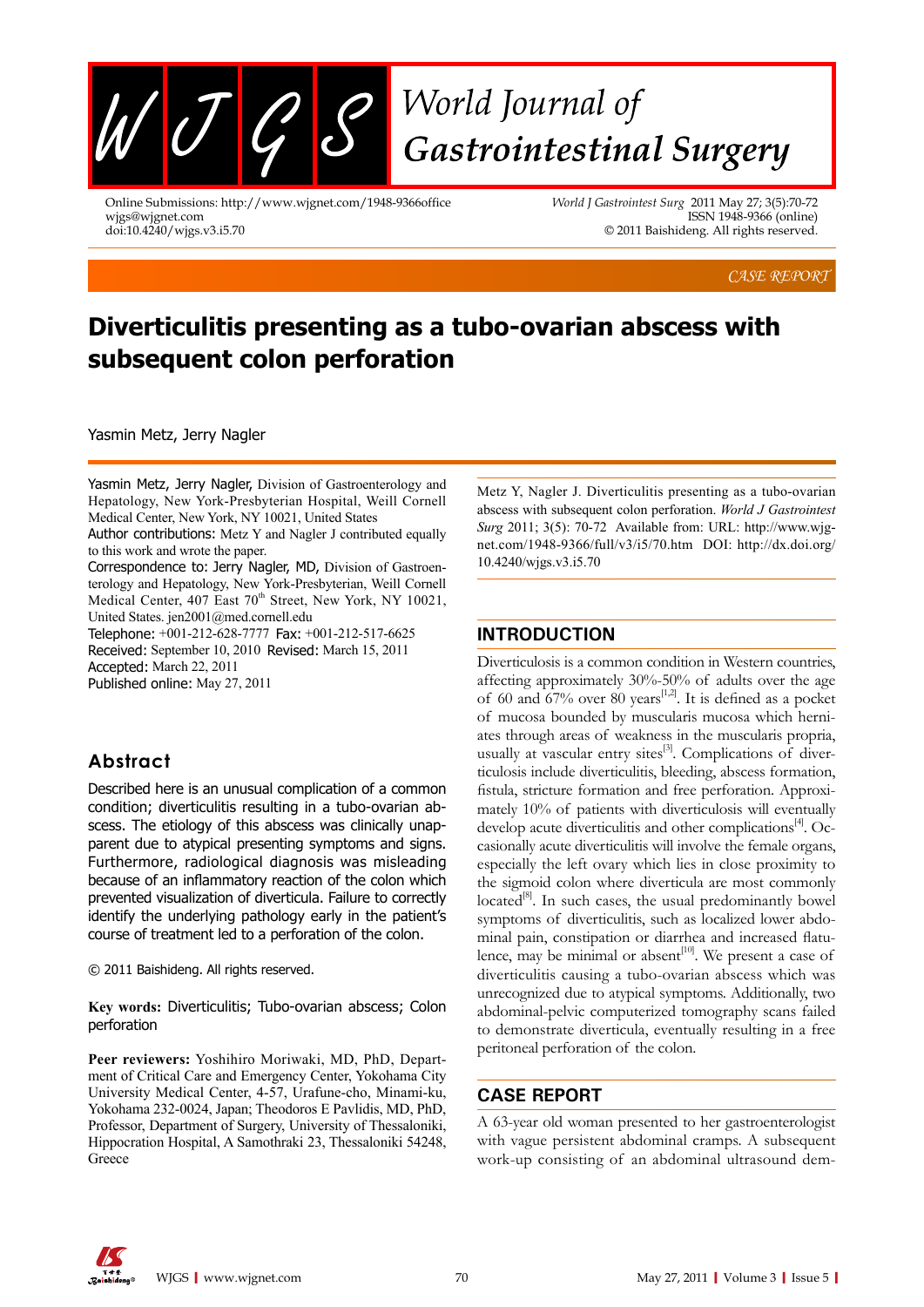

onstrated a complex left ovarian cystic mass and elective surgery was recommended by gynecology due to the suspicion of ovarian cancer. The patient, however, deferred surgery. She presented to the New York Presbyterian Hospital Emergency Department one month later because of increased abdominal discomfort and the new onset of diarrhea. On physical examination, she appeared to be well nourished, well developed and in no acute distress. Vital signs were all normal, including a temperature of 36.7 degrees centigrade. Her examination was only remarkable for mild distention with left upper quadrant, right lower quadrant and suprapubic tenderness, without rebound tenderness. Laboratory data was significant for hypokalemia (2.9 mmol/L), leukocytosis (18 500 uL) and hypoalbuminemia (2.3 g/dL). An abdominal-pelvic CT scan confirmed the presence of a complex cystic left adnexal mass with surrounding inflammatory changes and mild ascites. The sigmoid colon adjacent to the pelvic mass contained a long segment of wall thickening, without diverticula seen (Figure 1). The patient was treated with levaquin and metronidazole antibiotics for a presumed tubo-ovarian abscess. Evaluation of the patient's diarrhea with stool examination revealed evidence of fecal leukocytes but no pathogenic bacteria, parasites or *Clostridium difficile* toxin. A subsequent flexible sigmoidoscopy was limited to only 30 cm from the anal verge due to severe narrowing. Biopsies of the sigmoid colon demonstrated non-specific inflamed colonic mucosa. On the ninth hospital day, the patient' s abdomen became more distended and a repeat abdominal-pelvic CT scan showed free intraperitoneal air but with a stable enhancing left pelvic mass inseparable from the adjacent sigmoid colon. The patient was taken to the operating room on the same day. The pelvic mass together with adherent sigmoid colon was removed. A subsequent pathological examination of the resected specimen revealed a 7-cm mass encompassing the left fallopian tube and ovary adherent to a perforated diverticulum of the sigmoid colon which contained features of organization and a striking fibroinflammatory response (Figure 2).



**Figure 1 Tubo-ovarian abscess with adjacent sigmoid colon. Figure 2 Perforated diverticulum with adjacent peri-colonic abscess.** (HE stain, x 40)

#### **DISCUSSION**

Postmenopausal tubo-ovarian abscesses may occur due to pelvic inflammatory disease but this is uncommon and most often the abscess is associated with a gynecological malignancy<sup>[6,7]</sup>. Often the possibility of acute diverticulitis is not considered pre-operatively. A series of seventeen patients with diagnoses of ovarian cancer or twisted ovarian cysts were proven at surgery to have acute diverticulitis as the cause of their symptoms and pre-operative findings<sup>[15]</sup>. In another series, five patients with the preoperative diagnoses of either twisted ovarian cyst, ovarian abscess or ectopic pregnancy were discovered post-operatively to be misdiagnosed and actually had acute diverticulitis<sup>[16]</sup>. In a larger series of 69 women who underwent surgery for what was believed to be gynecological disease, 38% were found to have acute diverticulitis<sup>[13]</sup>. Another case has been reported in the literature of a 31-year old woman who underwent the surgical resection of a tubo-ovarian abscess but required another operation shortly afterwards because of a recurrent pelvic abscess due to diverticulitis that was unrecognized at the time of the first operation<sup>[14]</sup>. This illustrates the importance of recognizing acute diverticulitis which may present as a gynecological problem, even at a young age. Diverticulitis with abscess formation can be very insidious and reports of presentation as only chronic diarrhea<sup>[11]</sup> or even an isolated brain abscess<sup>[12]</sup> have been described.

Early recognition of tubo-ovarian abscess resulting from diverticulitis and prompt treatment is crucial for prevention of further complications<sup>[9]</sup>. Appropriate surgical treatment with possible pre-operative percutaneous abscess drainage can avoid further complications such as stricture or fistula formation and free perforation<sup>[5]</sup>. The discovery of a pelvic mass together with any bowel symptoms should arouse suspicion of possible diverticulitis with abscess. Diverticula may be absent on x-ray examination as a consequence of intense peri-colonic inflammation secondary to the diverticulitis. The finding of a